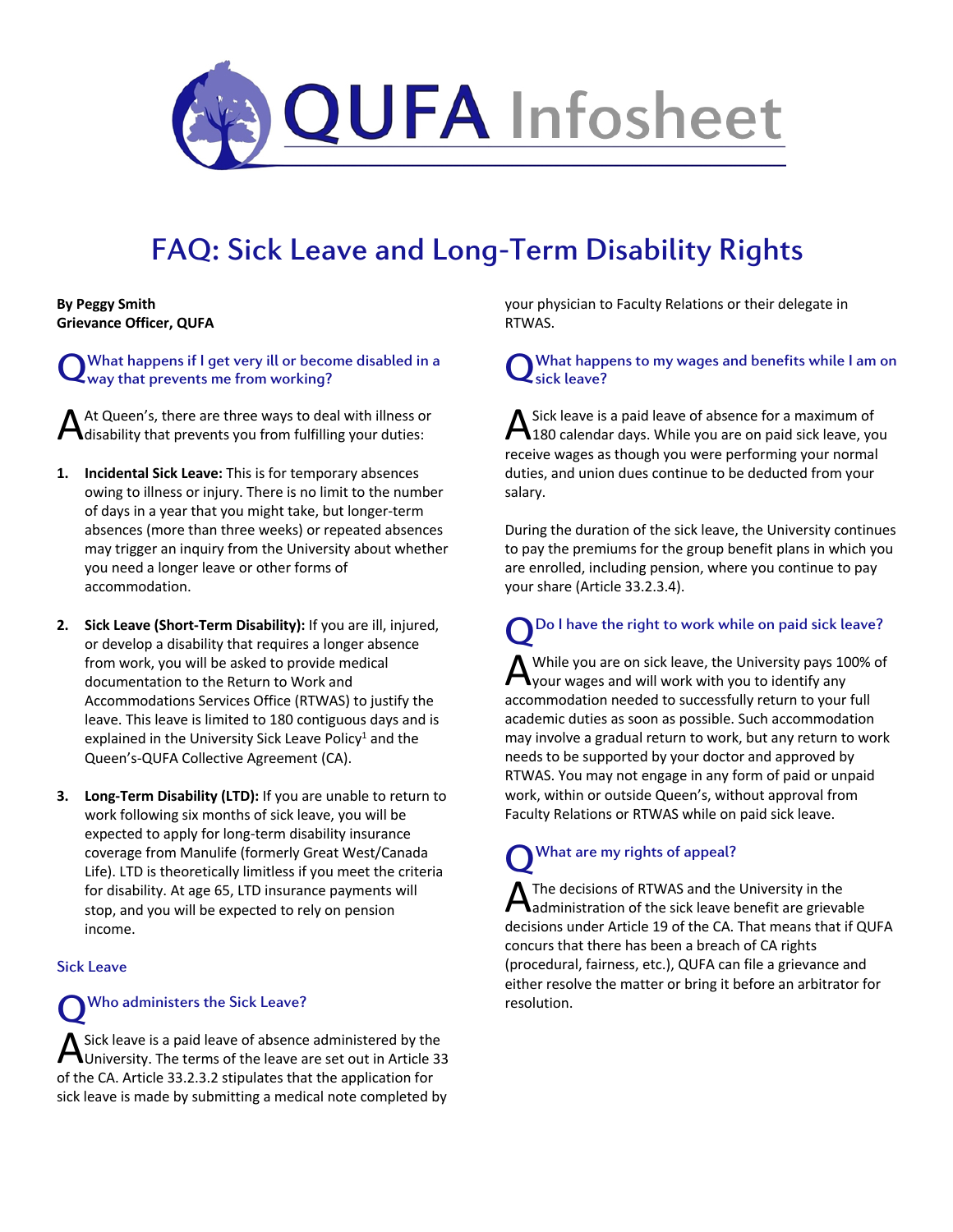## Long-Term Disability Insurance (LTD)

# What is LTD? Q

LTD is a third-party insurance plan that provides you with  $\mathbf{A}$  LTD is a third-party insurance plan that provides you with  $\mathbf{A}$  an income should you be deemed to be too ill or disabled to perform your academic duties at Queen's for longer than the six-month sick leave. The income you receive from LTD is paid by the insurance provider, and there are no union dues deducted from the payments. As this is a fully employee-paid benefit, the income you receive is tax-free.

# Who administers the LTD Insurance Plan? Q

Article 42.6.2 of the CA requires the University to provide and maintain an LTD insurance plan for QUFA Members. Employees entitled to benefits are required to participate in the plan. The specific terms and conditions of the LTD plan are set by the plan provider and can be found in the benefit booklet, a copy of which can be provided by the insurance provider or your LTD case worker. These terms do not form part of the CA and are not negotiated between QUFA and Queen's. Application for LTD is made directly to the plan provider: neither QUFA nor the University are involved in the decision. If the insurance company approves the application, insurance payments will be made as compensation for your continued inability to work and earn wages. As the payments are not wages or salary, no union dues are deducted. A

# What rights do I have under the CA while on LTD? QUFA Members who are on LTD continue to be members A QUFA Members who are on LTD continue to be member of the bargaining unit, but they do not have the same entitlements under the CA as Members who are actively at work. Article 33 outlines a variety of leaves and identifies specific entitlements during those leaves. Because LTD is not a type of leave identified in Article 33, QUFA must look to the specific provisions of the CA to determine your entitlement and the scope of QUFA's duty to represent members while on LTD. Q

QUFA continues to have a duty to represent Members on LTD in any dispute arising from applicable provisions of the CA. For example, Article 9 protects every Member from discrimination and the right to be accommodated under the Ontario Human Rights Code, Article 20 protects against unjust discipline, and Appendix N expressly provides tuition support to Members on LTD.

Conversely, where rights are attached to the active performance of duties in the paid service of Queen's University, they are not available to those on LTD who are, by definition, not actively working for or paid by the University. For example, Articles 15 and 29 refer to the performance and assessment of certain duties and are tied to active

employment. Article 36 (Working Conditions) is limited to active members and those on leave as defined by Article 33.

# What happens to medical benefits while I am on LTD? The University is not obligated under the CA to continue  $\bigwedge$  The University is not obligated under the CA to continue<br>to pay for employee extended medical benefits while on LTD. However, it has been the past practice of the University to do so if the employee elects to continue these while on LTD. If the University decided to change this practice, they would be required to give QUFA notice at bargaining of an intent to stop the practice. QUFA does not anticipate such a change, as it would trigger several legal obligations and risks Q

What happens to my pension while I am on LTD? The University Pension Plan (UPP) requires the employer A The University Pension Plan (UPP) requires the emplot to make both employer and employee contributions while a member of the plan is on LTD. These contributions are made at the salary level at the time that LTD began. Pension service is accrued consistent with the rate of accrual before LTD. Q

for the University.

# Can I work while I am in receipt of LTD Insurance? "Work" in this context is defined as paid or unpaid Q A

services for the benefit of the University.

After a period on LTD, you may want to explore the option to return to some of your academic duties, as you may feel that it would be better for your mental health to engage with your academic community. It is important to note that any decision you make to return to work could put your entitlement to LTD at risk. The LTD provider will determine that you are no longer entitled to LTD income if your total paid workload is 60% of your pre-disability workload. As QUFA and the University are not involved in the assessment of your LTD claim, you are urged to consult with a lawyer experienced in the field or your LTD case worker before taking on any paid work activities. However, you may continue to read scholarly articles, write, correspond with colleagues, and otherwise try to keep up with your field to the extent your health will allow.

#### What is the difference between "Own Occupation" and "Any Occupation" LTD? Q

**"Own Occupation":** LTD plans have two stages of **A** "Own Occupation": LTD plans have two stages of<br>assessment. Stage one is an assessment of your ability to perform your "own occupation," defined as the occupation you had at the time you became disabled. The Queen's plan has a three-year "own occupation" period. During this period, you will continue to be approved for LTD insurance payments if the LTD provider determines that you are unable to perform the essential duties of the position you held at the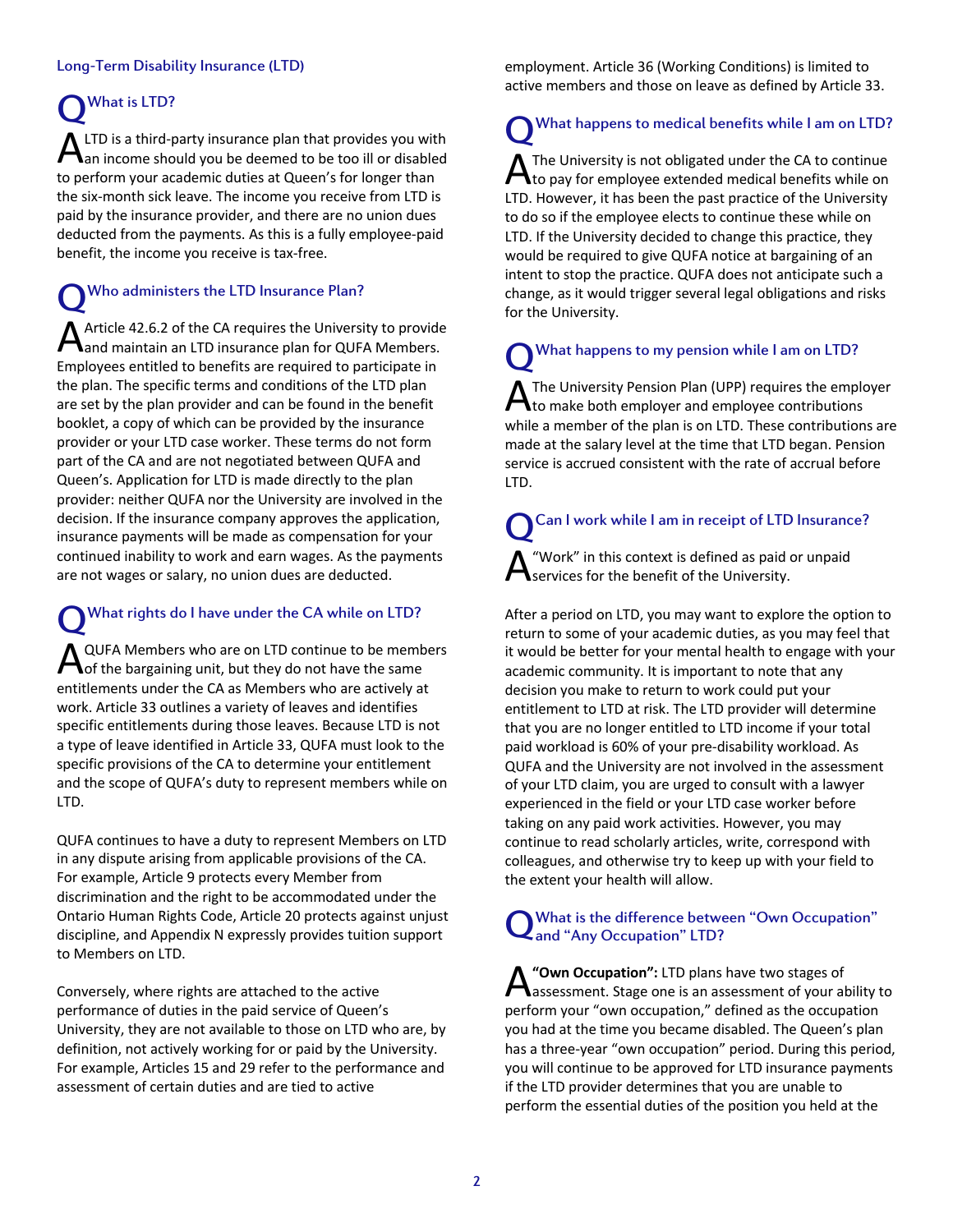time you became disabled. The LTD caseworker may determine that, based on the medical evidence, you can attempt a gradual return to work while still in the "own occupation" period. Your participation in that exercise will not jeopardize your ongoing entitlement to LTD if the return to work is unsuccessful, but the dollar figure of your LTD benefit may be adjusted through the return to work period.

**"Any Occupation":** After the period of "own occupation," you will be assessed on your ability to perform "any occupation" you are deemed qualified to perform based on your qualifications and experience. The criteria that define which occupations would be considered appropriate are set by the plan provider. One of the criteria is that the job must allow you to earn an income equivalent to at least 60% of what you were earning prior to becoming disabled. More information about "any occupation" can be explained by your case manager.

# How do I return to work while on LTD? Q

If you and your medical caregivers agree that you are fit A If you and your medical caregivers agree that you are fit<br>A to return to work, the LTD provider will begin to discuss the terms of return with Queen's RTWAS. The LTD provider must determine, with the advice of your medical caregivers, whether any accommodations will be required for your successful re-entry to the workforce and at what pace you should resume full-time duties.

For Members who are still in the "own occupation" period, Queen's must determine if those accommodations are reasonable, and if the proposed schedule for return to full time duties is manageable. If the discussion turns to longterm workplace accommodations, QUFA will also be consulted.

In the "any occupation" period, Queen's must determine if there is a suitable position for you, based on your qualifications, training, and earnings at the time you became disabled. Pending any limitations on the work you can do, this may or may not be the position or occupation you left when you went on leave.

It is absolutely imperative that you not initiate return to work processes until you have clear dispensation from your medical caregivers to do so. LTD is an insurance payout, and the LTD provider is motivated to end your coverage as soon as is permitted by the terms of the benefit. If you begin the process of return, you may find that the LTD provider finds grounds to cease coverage before you are fully ready or able to resume your duties.

# Can I appeal decisions of the LTD provider? Q

QUFA is not a party to the decision about whether you are able to perform your own or any occupation as A

defined above. If you are not approved for LTD payments at any stage in the process, you have the right to appeal as per the process set by the LTD provider. The appeal is made directly to the provider, and you are advised to seek independent legal counsel to help you with this.

QUFA and the University are not involved in the decisionmaking or administration of the plan and have no legal standing in the appeal process. There is no right to grieve decisions made by the LTD provider and a labour arbitrator has no jurisdiction to consider the dispute.

#### What role does QUFA play in accommodation and return to work? Q

If QUFA believes that Queen's is not meeting its duty to A If QUFA believes that Queen's is not meeting its duty to<br>accommodate you in the return to work process, either by not considering all reasonable accommodations or by failing to canvass all appropriate positions, QUFA will grieve on your behalf. In addition, if you believe Queen's has engaged in any harassing behaviour during the process, QUFA would consider grieving on your behalf.

# If LTD payments cease when you are eligible to Q If LTD payments cease when you are eligible to<br>Collect a full pension at age 65, when do you stop paying the premiums?

Your deductions for LTD stop six months before you are **A** Your deductions for LTD stop six months before your deligible for the pension (at age 64.5 years). That's because short-term disability coverage would ensure that you are fully paid during these six months until you reach age 65, when you can trigger your pension and retire from work. For clarity, people over age 65 who are still working do not have LTD coverage and could expect to go on unpaid leave at the end of a six-month sick leave if they couldn't return to work. They should not see LTD deductions from their salary.

# How much does LTD pay? Q

The calculation is as follows: A

- 68% of the first \$1,000, or \$680, plus
- 60% of the next \$833.33, or \$500, plus
- 50% of the rest, to a maximum of \$5,000 per month.

Most full-responsibility, full-time Member salaries would result in a maximum payment. This payment is tax free because you paid the premiums.

This amount is adjusted for cost of living the first January after you have received LTD benefits for 12 months. The adjustment will be based on the Consumer Price Index for the 12-month period ending 31 January and is capped at 3%. It is important to note that this benefit does not insure your income beyond the capped amount (roughly \$113,000). If you